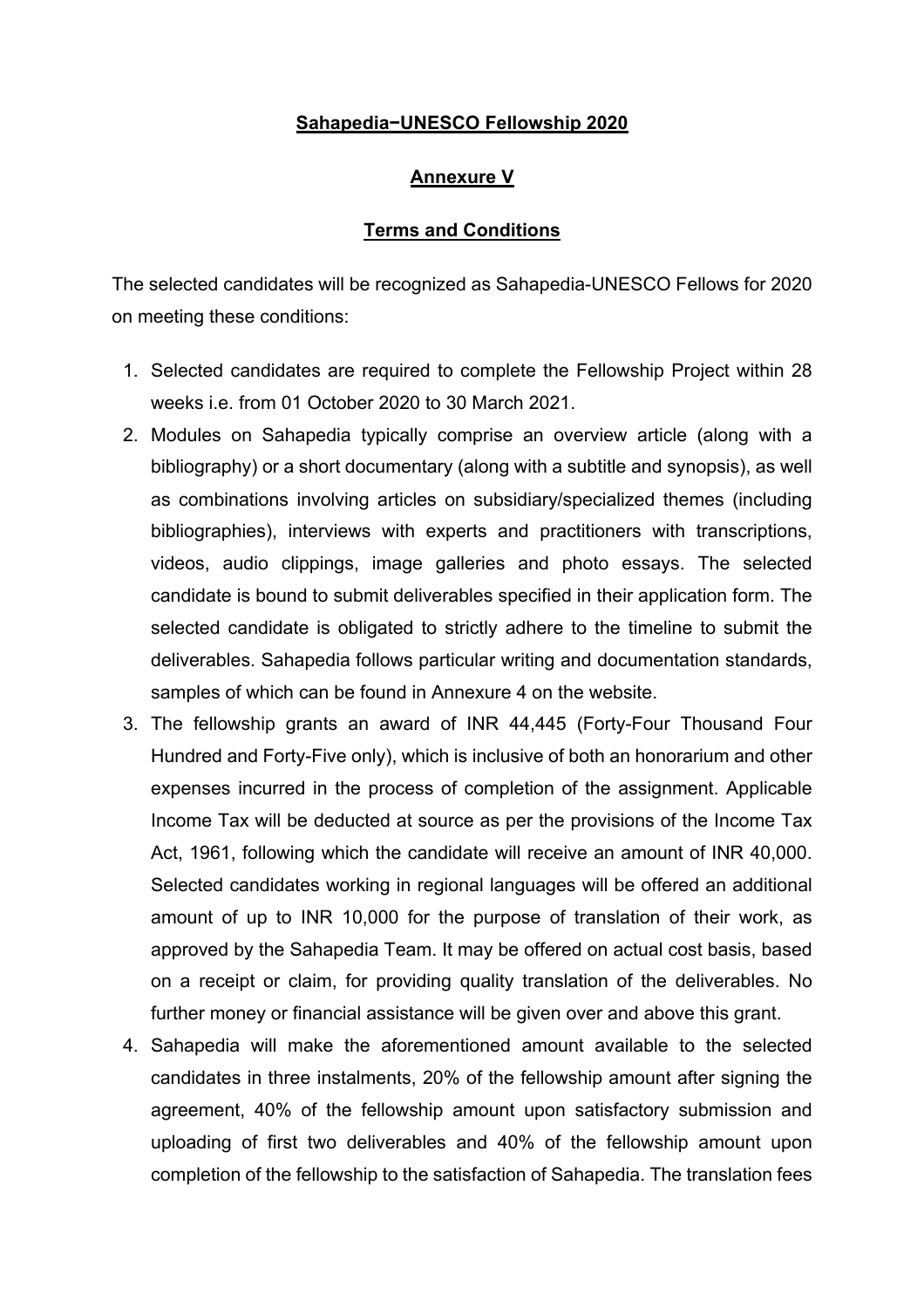of up to INR 10,000 will be offered to the selected candidates working in regional languages at the end of the fellowship, after approval, assessment and review of the translated material.

- 5. The first instalment (20% of total amount) will be released upon receipt of the copy of the selected candidate's PAN card, cancelled cheque/bank account details and a formal acceptance of the letter of agreement.
- 6. The subsequent instalments will be released on completion of the work to the satisfaction of Sahapedia. Typically, Sahapedia will require four to six weeks to assess and review submissions. Payment will be released thereafter.
- 7. A monthly progress report via email is expected from the selected candidate. A preliminary budget for the assignment must be provided within the first month.
- 8. AllmaterialcreatedandcuratedforthemodulewillbeuploadedtoSahapedia'sonline portal. Sahapedia is committed to the Creative Commons approach, to maximize the potential of the Internet to widen access to research, knowledge and artistic creativity, with full credit to creators. It will be licensed under the Intellectual Property Right (IPR) policy of Sahapedia (CC-BY-SA 4.0). The selected candidate will be credited for the work submitted.
- 9. Sahapedia and UNESCO will have unlimited rights to use and/or reproduce the whole or parts of the work arising out of the award in any publication/s in any medium whatsoever without additional permission or payment. Due credit will be given in any such instances.
- 10. Sahapedia reserves the right to take down any content found unsatisfactory and/or controversial or any other reason that Sahapedia deems fit.
- 11.Sahapedia and UNESCO stand absolved of any liabilities, if the selected candidate's Fellowship work appears in any medium without their knowledge or permission.
- 12.Sahapedia and UNESCO shall have no obligation under Sections 51, 63 and 65 of the Indian Copyright Act, 1957 to the extent of any claim of infringement or misappropriation resulting from, any third-party claim arising regarding this work. The work submitted by the fellow to Sahapedia must be an original piece of work and not reproduced in any way from any other medium. All submitted work shall be subjected to rigorous scrutiny by anti-plagiarism software.
- 13.The selected candidate, shall indemnify and defend Sahapedia and UNESCO, and each of their respective officers, employees, agents, and assigns, or any of